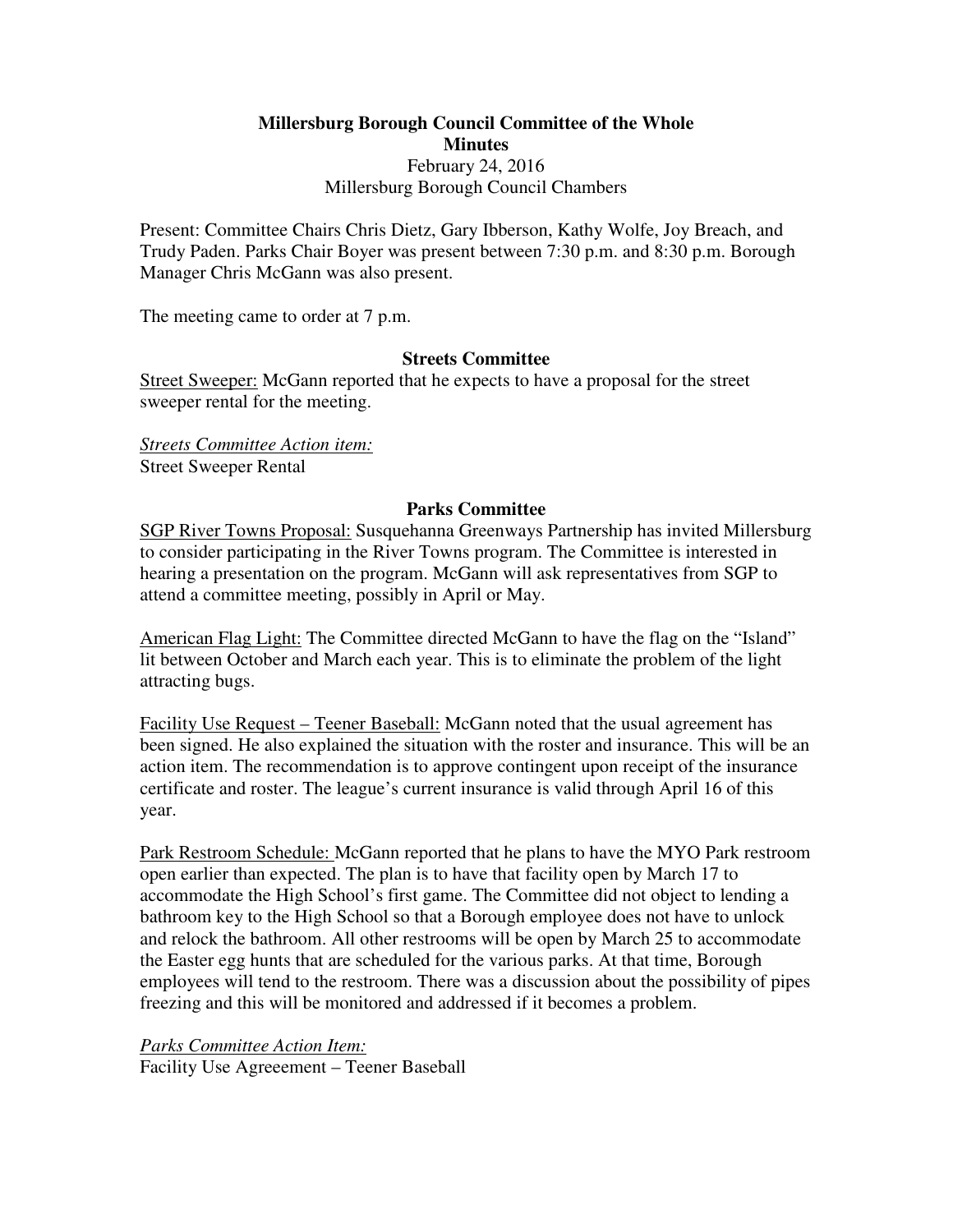#### **Finance and Risk Management Committee**

Flood Insurance Quotes: McGann filed the paperwork to purchase private insurance on the Riverfront Welcome Center. He made one error at the last meeting. The minimum available deductible on the policy is \$2,000, not \$1,000 as reported. This will be corrected for the record at the next Council meeting. In addition, our agent discovered that we are unable to cancel a policy through NFIP and the private insurer will not write a policy on a building with an existing policy. We will have to wait until the policy on the MYO restrooms expires in July to switch this coverage. The Committee directed McGann to confirm that the coverage on the two buildings was not "bundled."

*Finance and Risk Management Committee Action Item:* Revisit Flood Insurance

## **Other Business**

*State Street Storm Sewer Project:* The Committee reviewed several items related to this project. HRG is starting the process of securing easements for the project. One item was several letters drafted by HRG requesting easements from 11 property owners. The letters are on Borough letterhead. The Committee objected to the tone of the letter and elected to add additional language to the letters offering an explanation of the contents of the letter. The Committee further directed McGann to contact all of the property owners to give them a head's up that HRG will be in contact and to explain the process. HRG has also provided two sample resolutions for Council to consider. The first would designate authorized signers on documents related to the project. The second would authorize HRG to start the process of negotiating easements on behalf of the Borough as well as authorizing condemnations if necessary. It was made clear that HRG *does not* expect to recommend any property condemnations and the condemnation process would only be an absolute last resort. These items will be reviewed by the Borough Solicitor. The Committee also directed that Brinjac be cc'ed on all communications related to the project. Finally, the Borough is waiting for the grant agreement that would fund the construction of the project. If this comes through, it will be an agenda item.

RLAA Request: McGann reviewed TetraTech's proposal to the Borough. {TetraTech was retained by Dauphin County to provide technical support to municipalities pursuing Community Rating System (CRS) designation.} TetraTech would perform a Repetitive Loss Area Analysis (RLAA) for the Borough. This project would give the Borough 140 points toward CRS. The RLAA would be revisited annually in order to receive the CRS credit. The Committee would like to know if an engineer's stamp is required on the flood plain management plan that would be produced during the RLAA process. McGann will find out.

Zoning Ordinance: As part of the adoption process, the Council will need to schedule a public hearing on the zoning ordinance. McGann has developed a proposed schedule for adoption of the ordinance. This proposal is currently under review by the consultant at Dauphin County Planning Commission. If the date works with the requirements of the Pa. Municipal Planning Code, McGann plans to recommend that Council hold the hearing on March 30.